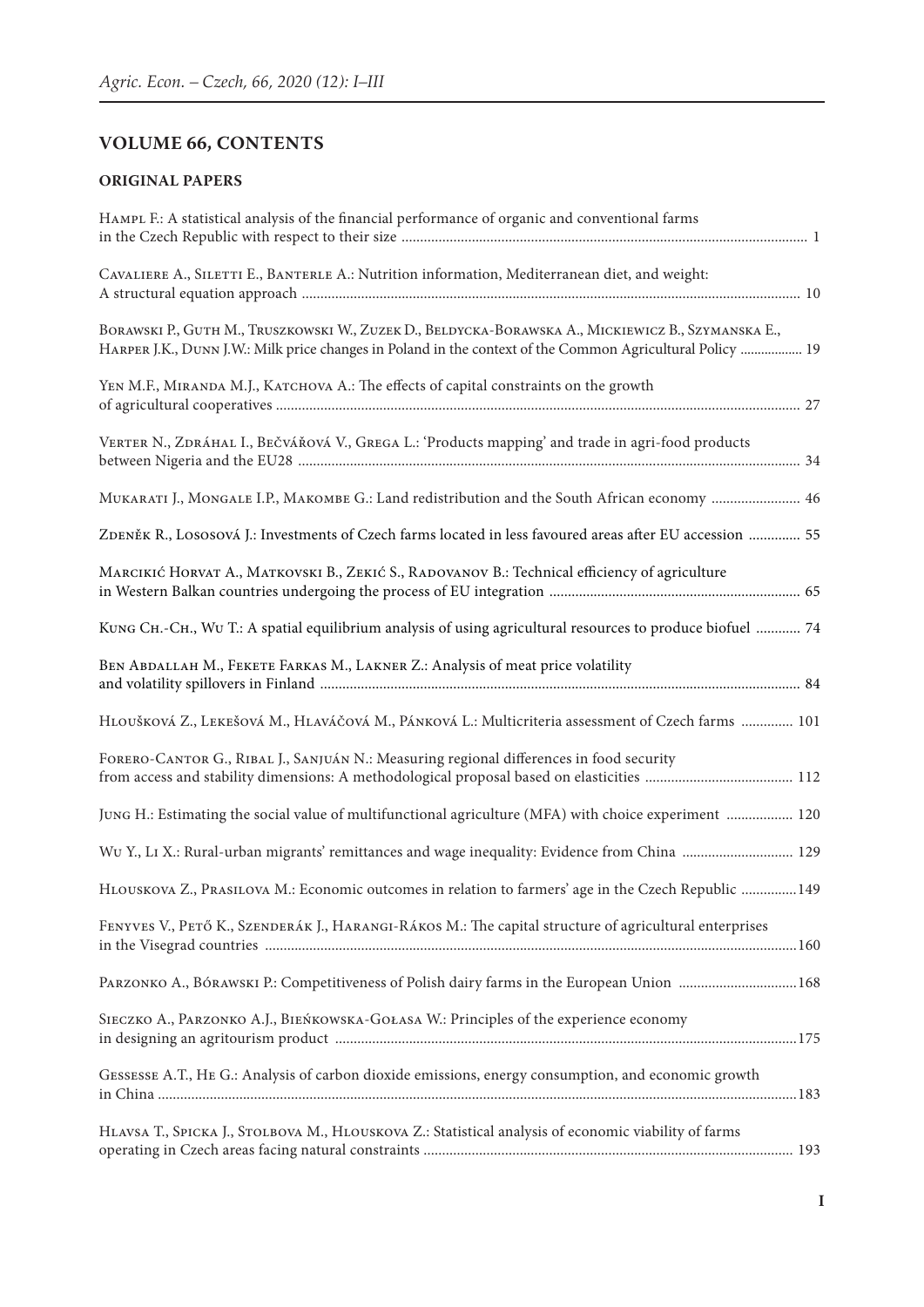| LEITÃO N.C., BALOGH J.M.: The impact of intra-industry trade on carbon dioxide missions: The case                                                                                                       |  |
|---------------------------------------------------------------------------------------------------------------------------------------------------------------------------------------------------------|--|
| ŽIVKOV D., KUZMAN B., SUBIĆ J.: What Bayesian quantiles can tell about volatility transmission                                                                                                          |  |
| GIAMPIETRI E., TRESTINI S.: Analysing farmers' intention to adopt web marketing under                                                                                                                   |  |
| ŠPIČKA J., VINTR T., AULOVÁ R., MACHÁČKOVÁ J.: Trade-off between the economic and environmental                                                                                                         |  |
| URBANCOVÁ H., VRABCOVÁ P.: Age management as a human resources management strategy with a focus                                                                                                         |  |
| TŁUCZAK A.: Diversity of the selected elements of agricultural potential in the European Union countries  260                                                                                           |  |
| LI Y., Du J.: What drives the rapid achievement of a funding target in crowdfunding? Evidence from China  269                                                                                           |  |
| GOŁAŚ Z.: Impact of working capital management on business profitability: Evidence from the Polish                                                                                                      |  |
| KOSTLIVÝ V., FUKSOVÁ Z., RUDINSKAYA T.: Drivers of farm performance in Czech crop farms  297                                                                                                            |  |
| BOŻEK J., NOWAK CZ., ZIOŁO M.: Changes in agrarian structure in the EU during the period 2010-2016                                                                                                      |  |
| GRZELAK A., KUŁYK P.: Is Michał Kalecki's theory of investment applicable today? The case study                                                                                                         |  |
|                                                                                                                                                                                                         |  |
| BOSKOVA I., AHADO S., RATINGER T.: The effects of the participation in producer organisations                                                                                                           |  |
| WYSOKIŃSKI M., DOMAGAŁA J., GROMADA A., GOLONKO M., TRĘBSKA P.: Economic and energy                                                                                                                     |  |
|                                                                                                                                                                                                         |  |
| KIJEK A., KIJEK T., NOWAK A.: Club convergence of labour productivity in agriculture:                                                                                                                   |  |
| JANKELOVÁ N., JONIAKOVÁ Z., ROMANOVÁ A., REMEŇOVÁ K.: Motivational factors and job satisfaction<br>of employees in agriculture in the context of performance of agricultural companies in Slovakia  402 |  |
| HE Y., FULLERTON T.M. JR.: The economic analysis of instrument variables estimation in dynamic                                                                                                          |  |
| FANG Y., FAN Y., YU D., SHEN J., JIANG W., YU D.: Impact of farmers' benefits linking stability                                                                                                         |  |
| HLOUŠKOVÁ Z., LEKEŠOVÁ M.: Farm outcomes based on cluster analysis of compound farm evaluation  435                                                                                                     |  |
| FLOREA N.M., BĂDÎRCEA R.M., PÎRVU R.C., MANTA A.G., DORAN M.D., JIANU E.: The impact of agriculture                                                                                                     |  |